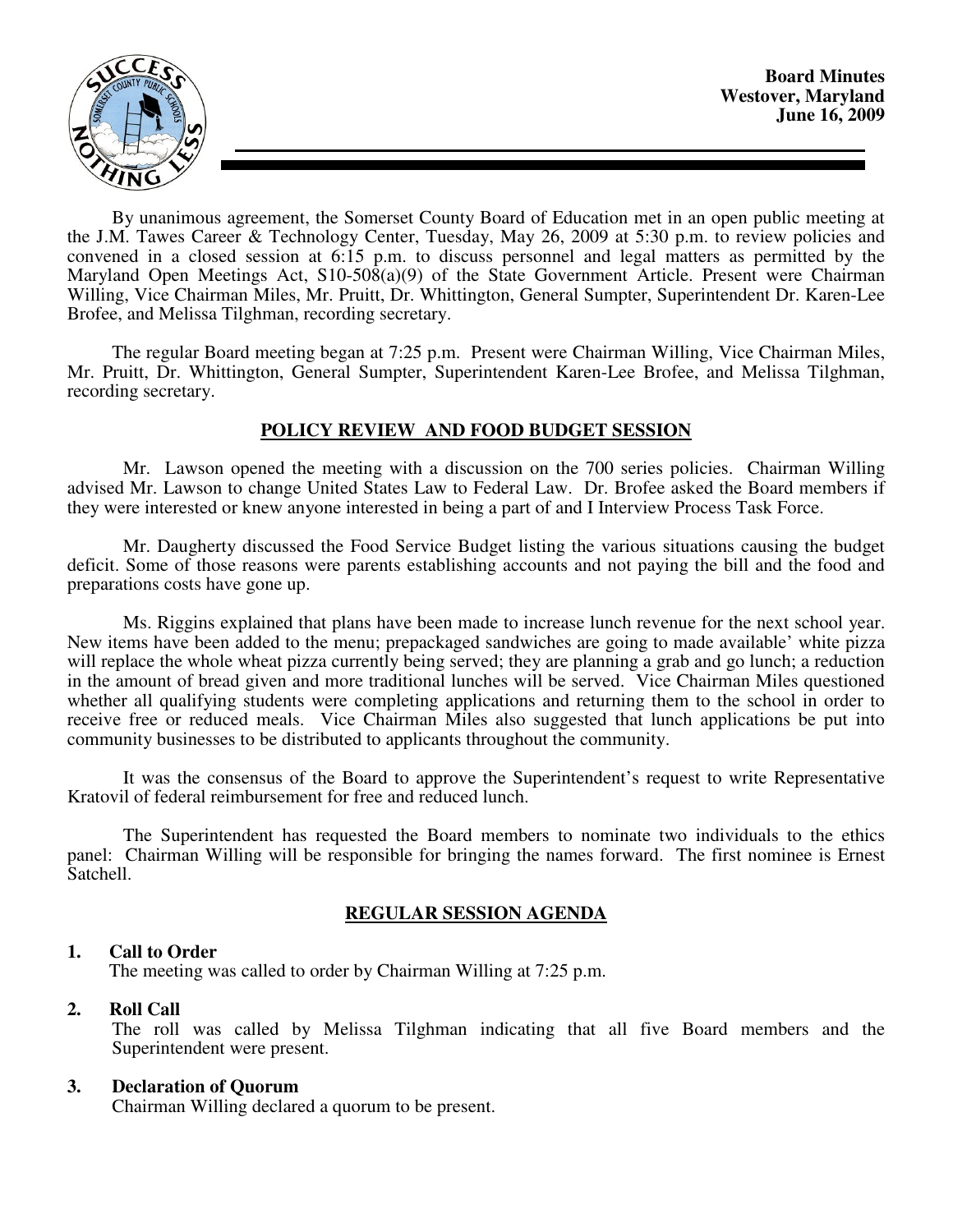## **4. Pledge of Allegiance**

Chairman Willing led the Board in the Pledge of Allegiance.

#### **5. Approval of Minutes**

 A motion was called for by Chairman Willing, moved by General Sumpter, seconded by Dr. Whittington, and passed to approve the minutes of May 26, 2009. The motion was carried unanimously.

## **6. Adoption of Agenda**

 A motion was called for by Chairman Willing, moved by Dr. Whittington, seconded by Vice Chairman Miles and passed to approve the agenda as presented. The motion was carried unanimously.

## **7. Ewell School Report**

Ms. Evans presented Ewell's school report to the Board. The Board viewed a presentation showing the Ewell teachers at work. Ms. Evans thanked SCPS for the new computers and informed the Board that the students have really enjoyed working with them. Mr. Pruitt was thanked for his recent visits to Ewell and all other Board members were invited to visit. Ms. Evans also announced excitedly that a former student of the school had sent an invitation to the school inviting all to attend her graduation at the Naval Academy.

## **8. Gear Up Report**

Darlene Taylor, Gear Up facilitator, provided the Board with an update on the Gear Up program. The program has served approximately 212 students who will be graduating in 2011. Students are given the opportunity to participate in college activities, leadership conferences, and attend college and career fairs. The students were given an opportunity to visit Morgan and Hood Colleges. Students were engaged in college visits to Atlanta. Ms. Taylor plans on taking Gear Up students to Northern Colleges during the next school year. Chairman Willing thanked Ms. Taylor for her report.

#### **9. Public Participation**

Toni Overholt spoke to the Board expressing her opinion of Washington Academy and High School's decision to pilot the Dress Code Initiative. Ms. Overholt is concerned that this idea should be well thought out before initiated and that both high schools should participate.

Betty Collier also addressed the Board pertaining to the WAHS Dress Code. Ms. Collier stated that the current dress code should be enforced and that the surveys that were taken did not represent the entire student body nor their parents.

Lisa Muir was another parent addressing the Board on the WAHS dress code initiative. Ms. Muir stated that the uniform policy should be phased in beginning with the elementary schools, middle, and then high schools. Ms. Muir is also concerned that the current dress code is not being enforced and the students in violation of the current dress code should be sent home.

Darlene Taylor addressed the Board with support of the new uniform initiative being brought to the Board. Ms. Taylor feels that all schools should use the program and not just a select few.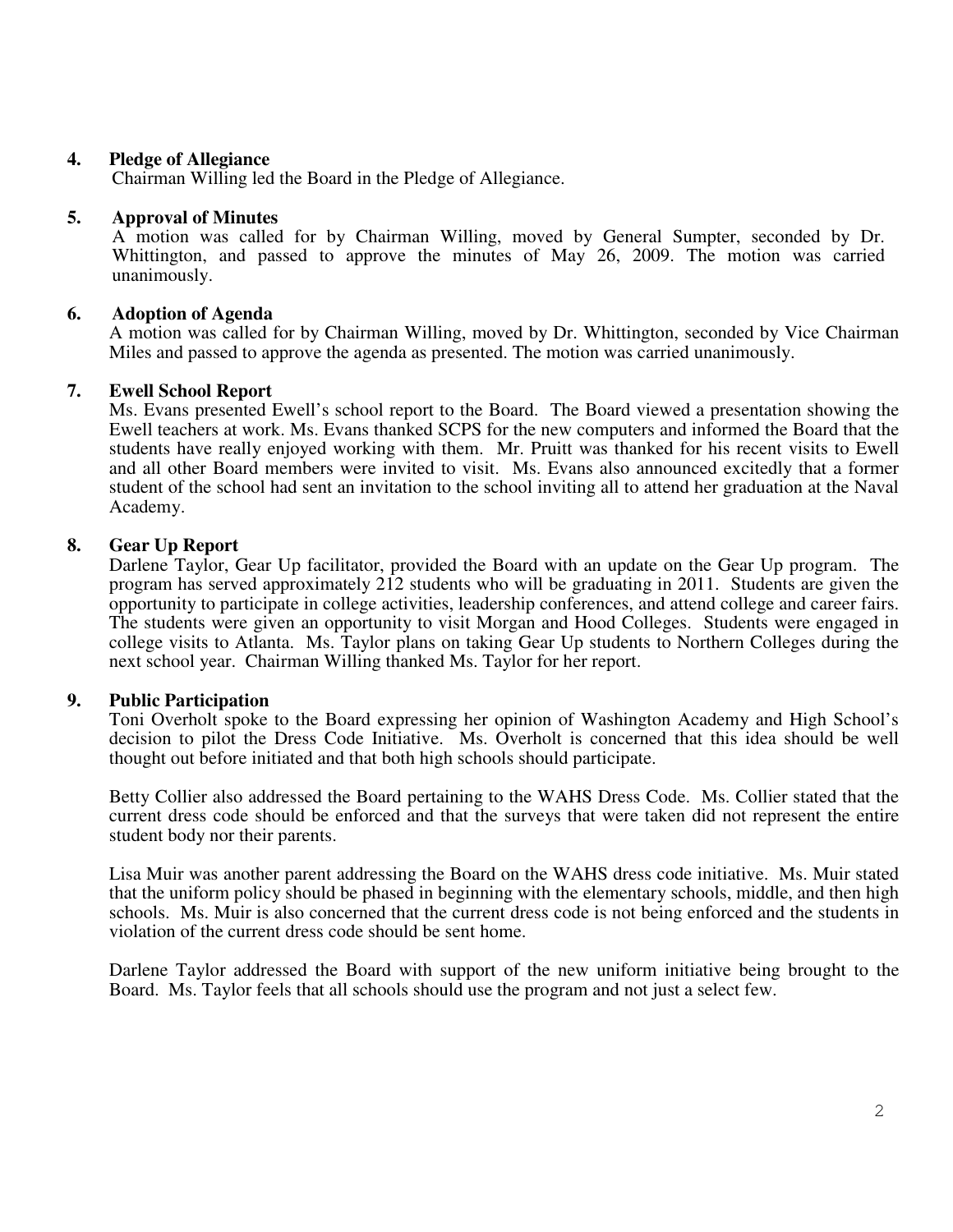# **10. OLD BUSINESS**

# **A. Policy Revisions and Reviews**

# **700 Series Policies Approval of Revisions**

 It was moved by Mr. Pruitt, seconded by Dr. Whittington and passed to approve the following policies:

- 700-21 Personnel Practices Administrative Associates/School Office Associates
- 700-31 Criminal Background Investigation Statements
- 700-50 Negotiation Goals/Priority Objectives
- 700-51 School Board Negotiating Agents
- 700-52 Duties/Responsibilities of Educational Interpreters
- 700-53 School Resource Officer Program
- 700-54 Tenure for Unit I Employees

The vote was unanimous with all Board members in agreement.

 It was moved by Vice Chairman Miles, seconded by General Sumpter and passed to approve Mr. Lawson's request to approve the following policies:

- 700-17 Personnel Practices Administrative and/or Supervisory Positions
- 700-18 Employment Practices Para-professionals
- 700-26 Tuition Reimbursement
- 700-29 Classified Employee Probationary Period

The policies are now aligned to the Federal and State Regulations. The vote was unanimous.

It was moved by General Sumpter, seconded by Dr. Whittington and passed to approve revised policy 700-34, Violation of Criminal Laws. The revisions will include federal law mandates. The vote was carried unanimously.

# **B. HSA (High School Assessments) and Bridge Report**

Mr. Bloodsworth provided the Board with an update on the HSAs. The Board was informed that 100% of students met HSA requirements and that low HSA scores were not a factor in prohibiting a student from graduating.

It as the consensus of the Board that Mr. Bloodsworth continue to provide HSA Update Reports. Mr. Pruitt thanked all the teachers who put forth the extra time to help students pass HSA's.

# **C. Facilities**

A motion was called for by Chairman Willing, moved by Dr. Whittington, and seconded by Vice Chairman Miles to approve Mr. Daugherty's Educational Facilities Master Plan. The motion was carried unanimously.

**D.** It was moved by Vice Chairman Miles, seconded by Dr. Whittington, and passed to approve Ms.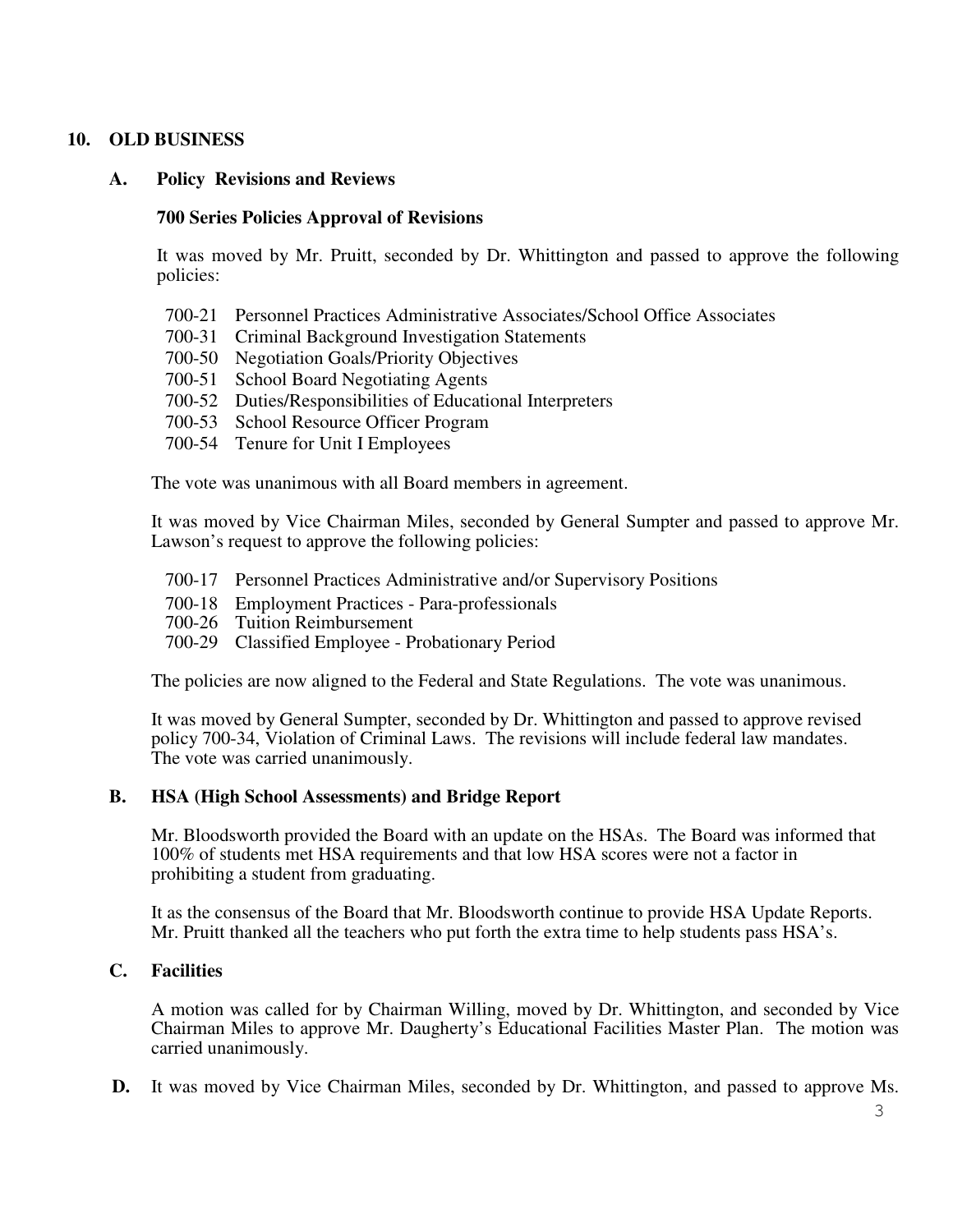Reich's Special Education Staffing Plan. The vote was carried unanimously.

## **New Business**

## **11. A. Finance**

## **Monthly Finance**

Ms. Miller provided the monthly finance report to the Board. The Board members thanked Ms. Miller for the information. The Board was informed that the Legislative Auditor's will be here until August 2009.

## **Monthly Food Service Report**

A motion was called for by Chairman Willing, moved by Dr. Whittington, seconded by Vice Chairman Miles and passed to approve Ms. Miller's request to increase school lunch by \$.25 and milk by \$.05. Elementary schools' lunch will now be \$2.00 and the secondary schools will be \$2.25. The motion was carried unanimously. The increase is less than several other adjoining counties. We are aligned with Dorchester County.

General Sumpter thanked Ms. Miller and the Food Service Manager for all their hard work in trying to get the Food Service Budget back down. The Food Service deficit to date is \$11,620.00.

## **B. Instructional Report**

#### **Summer Professional Development**

Mr. Bloodsworth provided the Board with the Summer Professional Development schedule. There will be various workshops and student programs going on throughout the summer. The Board members thanked him for the information.

#### **2009-2010 School Calendar Revisions**

It was moved by Mr. Pruitt, seconded by General Sumpter and passed to approve Mr. Bloodsworth's request to amend the 2009-2010 School Calendar. Two additional early dismissals have been added to the calendar for elementary schools to allow for teacher professional development. The vote was carried unanimously.

#### **Adult Education and Work Study Report**

Mr. Turner and Teresa West provided the Board with an update on the Adult Education and Work Study Programs. Ms. West explained how the GED/EDP programs operate. The Adult Ed. Programs have been very successful, but have seen a decline in participants due to lack of transportation and the economy. The Adult Education programs have partnered with the library to house ESOL students. The Board members thanked them for the information.

Mr. Turner provided a report on the Cooperative Vocational Program (Work Study). There are fortyone students currently on work study. Twenty-five of those students are from Crisfield High School and sixteen are from Washington High School. This is a decrease from last year which is due to the number of businesses employing students. The purpose of the Cooperative Vocational Program is to prepare students for the business world.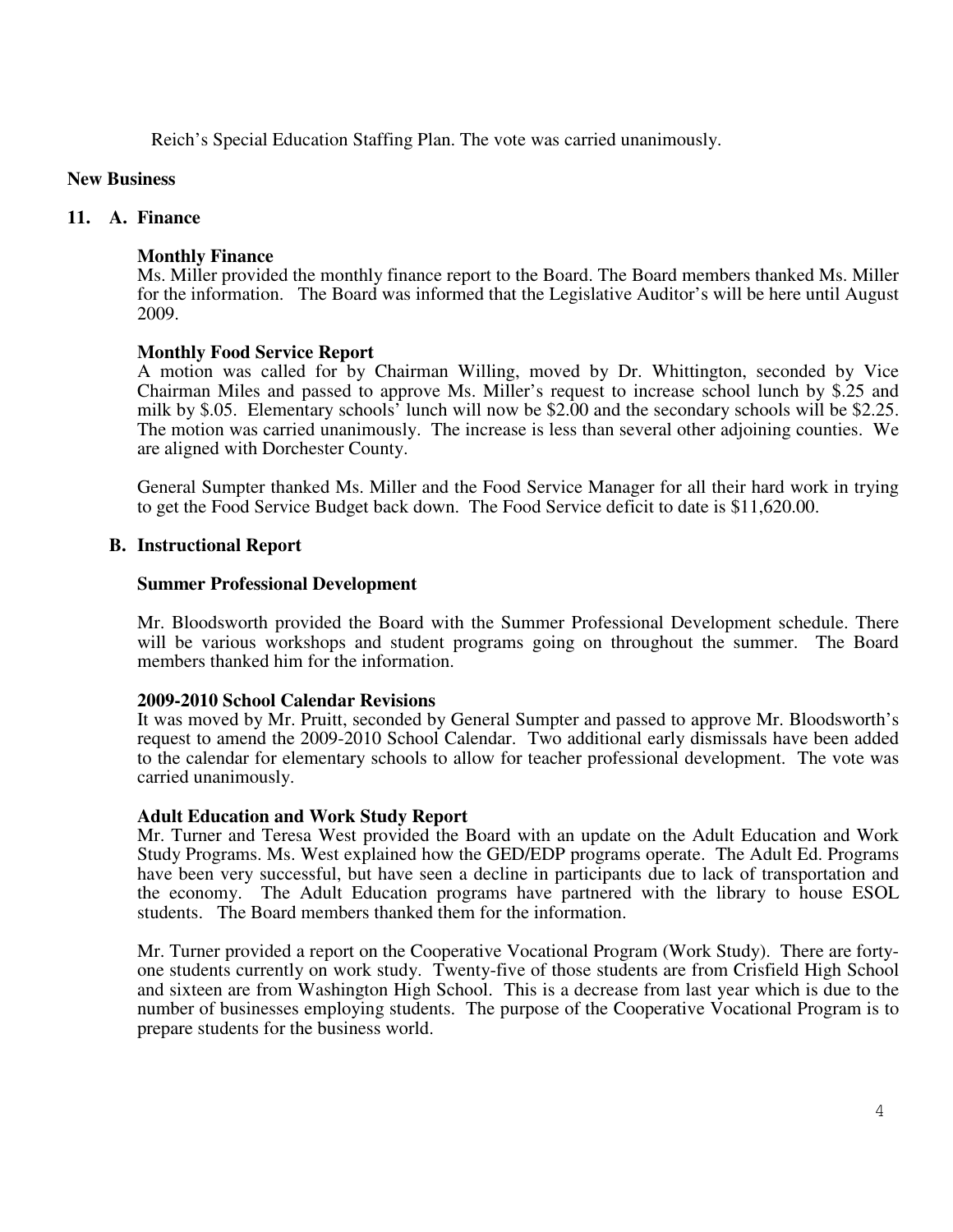## **C. Human Resources Report**

It was moved by General Sumpter, seconded by Mr. Pruitt and passed to approve Mr. Lawson's Human Resources Report. The vote was unanimous. The changes are as follows: **Retirees:** Michelle Grangier-Webb, **Resignations:** Nicole Trader and Pat Miller; **New Hires:** Zachary Cravitz, William Knopf, Joseph Cordier

## **Out of State Travel**

Mr. Lawson presented the Out of State travel list to the Board.

## **D. Parents Transfer Requests Approval**

It was moved by Vice Chairman Miles, seconded by Mr. Pruitt, and passed to approve the UMES employee's request for their child to attend SCPS. The vote was unanimous.

## **E. Facilities and Transportation**

It was moved by Dr. Whittington, seconded by Vice Chairman Miles and passed to approve Austin Cox Mechanical to replace the Princess Anne Elementary Boiler. The vote was unanimous.

## **F. Proposed WHS Initiatives**

Mr. O'Neal and Ms. Collins presented their initiatives to the Board members. The first was the introduction of the one hour lunch program. Students will be able to study benchmarks, get remediation, and get tutoring. The purpose of this program is to get students motivated academically and socially and teach them responsibility. School will began at 7:30 a.m.. Eighth grade students will not be involved in this program. Chairman Willing expressed the Board's approval and support of this idea.

The second initiative was the idea of adopting school uniforms. The Bullying and Harassment group discussed that school uniforms would bring about pride and professionalism into the school, several parents agreed. Over 500 students were surveyed, but there was very low parent and community input.

Ms. Collins informed the Board that she was still in the process of gathering information and will bring that information back to the Board in the fall. Dr. Whittington also added that before coming before the Board again, a well thought out plan should be developed.

Chairman Willing thanked all who came to the Board members with concerns.

#### **G. Policies, Revisions, & Reviews**

Mr. Lawson presented policies 700-5 (Drug & Alcohol Free Workplace), 700-13 (Work Schedule and Leave for Employees of Somerset County Public Schools), and 700-35 (Family and Medical Leave Act (FMLA) for the Board's review and study.